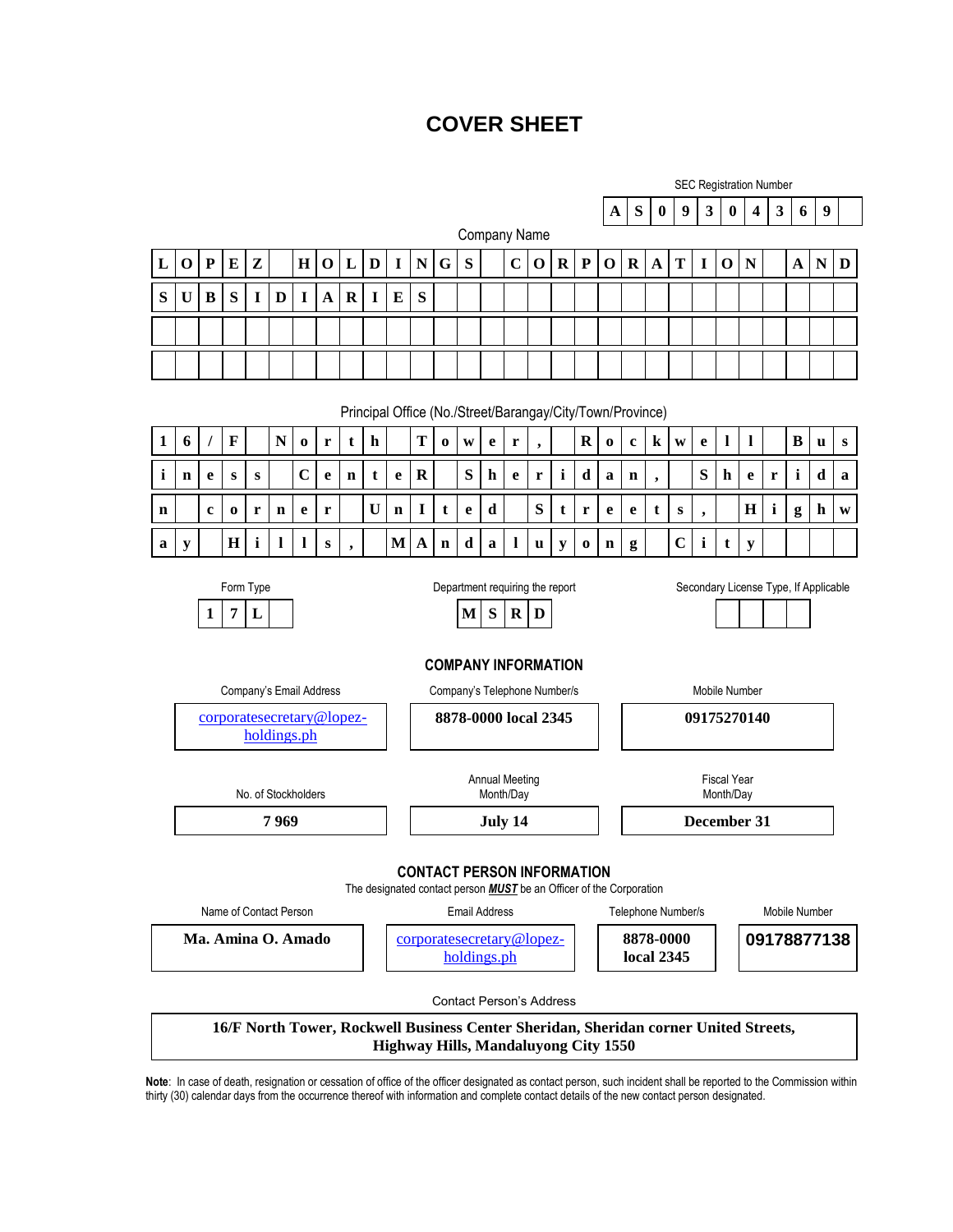## **SECURITIES AND EXCHANGE COMMISSION SEC FORM 17-L**

### **NOTIFICATION OF INABILITY TO FILE ALL OR ANY PORTION OF SEC FORM 17-A OR 17-Q**

Check One:

Form 17-A [ ] Form 17-Q [ X ]

Period Ended Date of required filing March 31, 2022

Date of this report, May 13, 2022

Nothing in this Form shall be construed to imply that the Commission has verified any information contained herein.

If this notification relates to a portion or portions of the filing checked above, identify the item(s) to which the notification relates: Note applicable

- 1. SEC Identification Number \_AS09304369 2. BIR TIN. 002-825-058
- 3. LOPEZ HOLDINGS CORPORATION Exact name of registrant as specified in its Articles of Incorporation
- 4. Philippines<br>Province, Country or other Jurisdiction of incorporation<br>Industry Classification Code Province, Country or other Jurisdiction of incorporation

- 6. 16/F North Tower, Rockwell Business Center Sheridan, Sheridan corner United Streets, Highway Hills, Mandaluyong City 1550 Address of principal office
- 7. (632) 8878-0000 Registrant's telephone number, including area code

9. Are any or all of these securities listed on the Philippine Stock Exchange?  $Yes [ X ]$  No [ ]

<sup>8.</sup> \_\_\_\_\_\_\_\_\_\_\_\_\_\_\_\_\_\_\_\_\_\_\_\_\_\_\_\_\_\_\_\_\_\_\_\_\_\_ Former name or former address, if changed since last report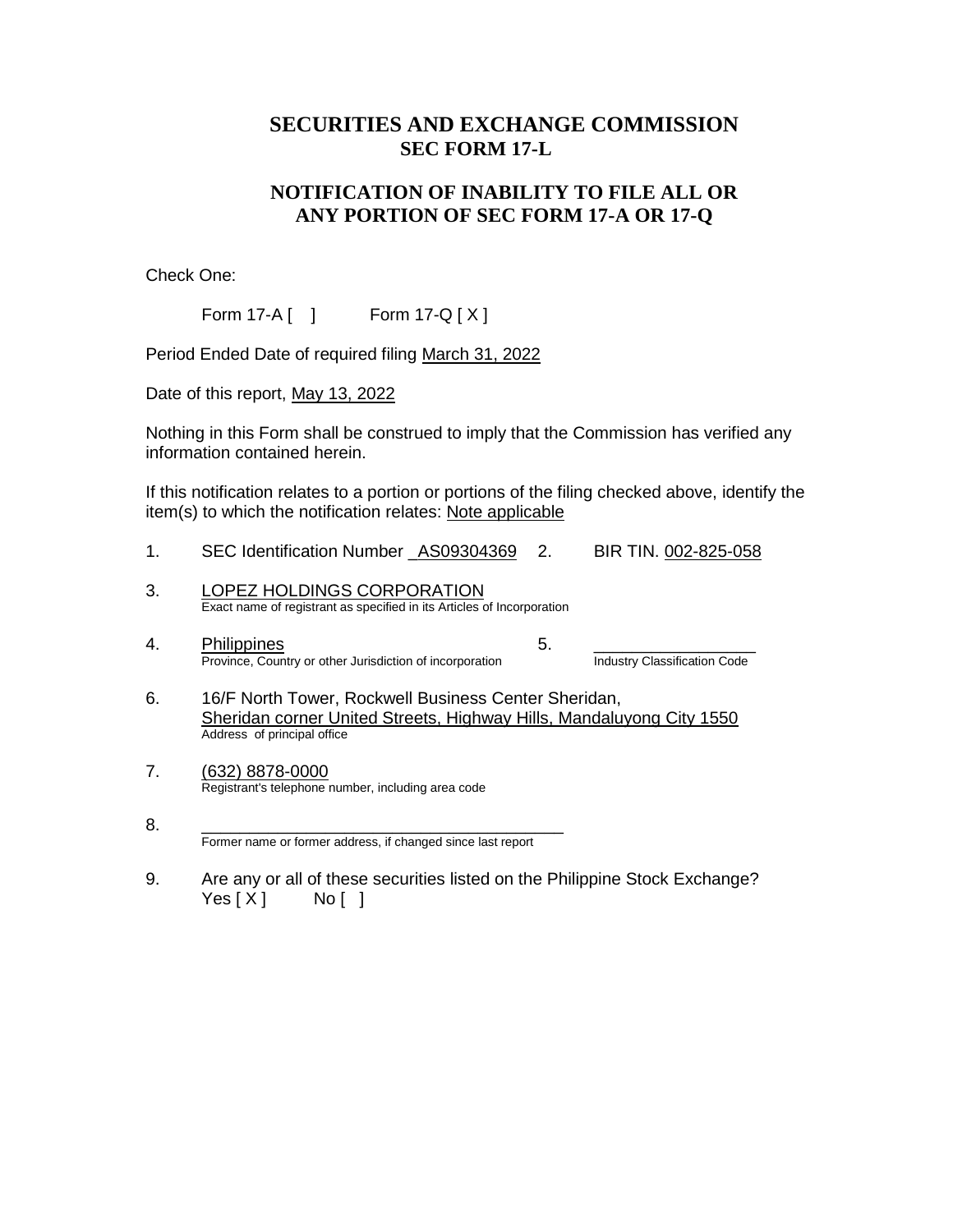#### **PART I – Representations**

If the subject report could not be filed without unreasonable effort or expense and the issuer seeks relief pursuant to SRC Rule 17-1, the following should be completed. (Check box if appropriate)

 (a) The reasons described in reasonable detail in Part II of this Form could not be estimated without unreasonable effort or expense. [ ]

 (b) The subject annual report on SEC Form 17-A, or portion thereof, will be filed on or before the fifteenth calendar day following the prescribed due date; or the subject quarterly report on SEC Form 17-Q, or portion thereof, will be filed on or before the fifth day following the prescribed due date. [X]

 (c) The accountant's statement or other exhibit required by paragraph 3 of SRC Rule 17-1 has been attached if applicable. [ ]

#### **PART II- Narrative**

Lopez Holdings Corporation would like to request for an extension of the filing without penalty of the required financial report on SEC Form 17-Q for the period ended March 31, 2021, pending finalization of the associate's Quarterly Report (Form 17-Q) for the quarter ended March 31, 2022.

#### **PART III – Other information**

(a) Name, address and telephone number, including area code, and position of person to contact in regard to this notification:

**Maria Amina O. Amado** Compliance Officer 16/F North Tower, Rockwell Business Center Sheridan, Sheridan corner United Streets, Highway Hills, Mandaluyong City 1550 (632) 917 887 7138

(b) Have all other periodic reports required under Section 17 of the Code and under Sections 26 and 141 of the Corporation Code of the Philippines during the preceding 12 months, or for such shorter period that the issuer was required to file such report(s), been filed? If the answer is no, identify the report(s).

Yes [X ] No [ ] Reports:

(c) Is it anticipated that any significant change in results of operations from the corresponding period for the last fiscal year will be reflected by the earnings statements to be included in the subject report or portion thereof?

Yes  $[ ]$  No  $[X]$ 

If so, attach an explanation of the anticipated change, both narratively and quantitatively, and, if appropriate, state the reasons why a reasonable estimate of the results cannot be made.